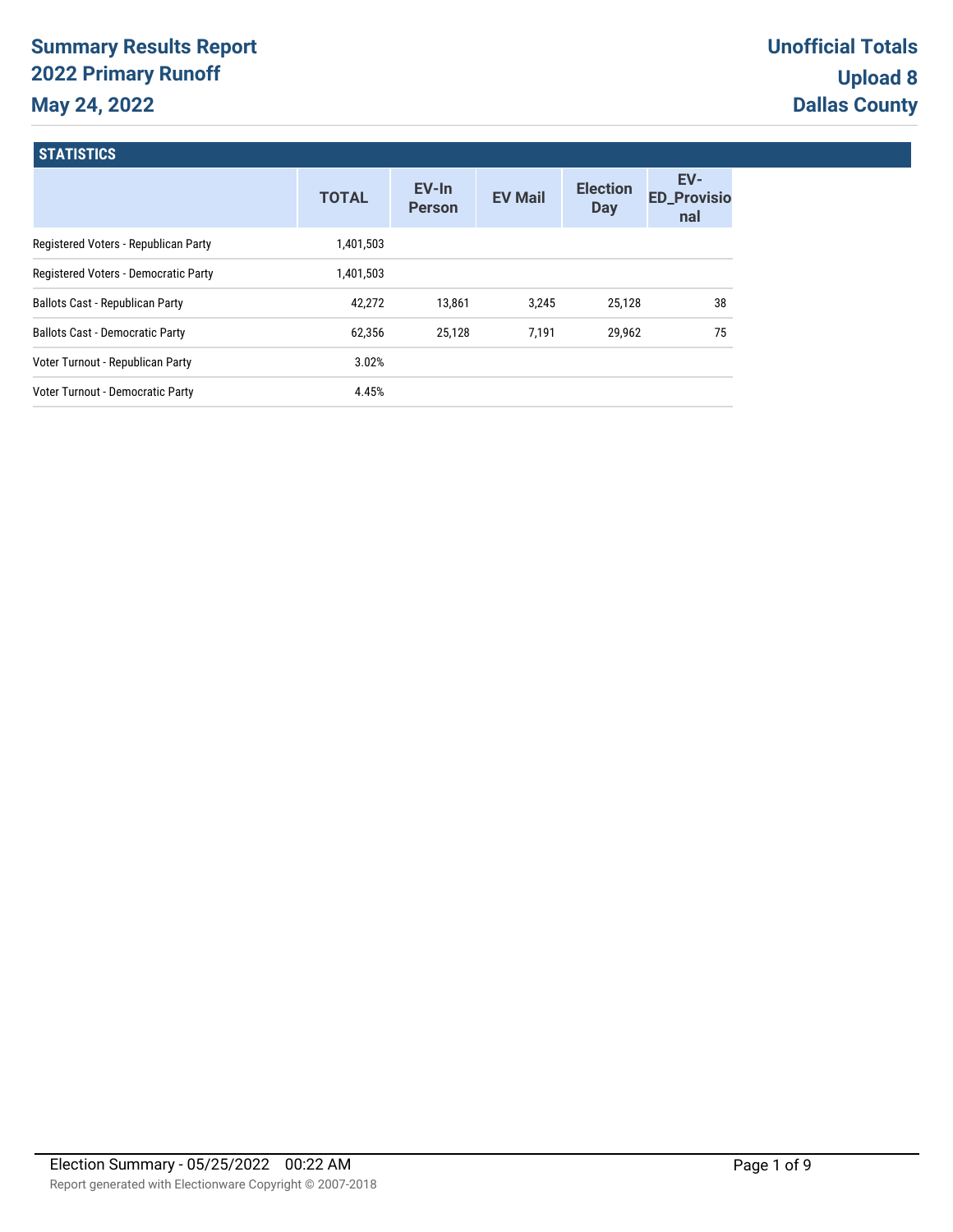## **REP Rep U.S. Congressional Dist 30 Rep Dist 30**

Vote For 1

|                          | <b>TOTAL</b> | VOTE %  | EV-In<br>Person | <b>EV Mail</b> | <b>Election</b><br>Day | EV-<br>ED_Provisio<br>nal |
|--------------------------|--------------|---------|-----------------|----------------|------------------------|---------------------------|
| James " J. Frank" Harris | 2,053        | 42.04%  | 698             | 62             | .290                   | 3                         |
| James Rodgers            | 2,830        | 57.96%  | 1,064           | 185            | .578                   | 3                         |
| <b>Total Votes Cast</b>  | 4,883        | 100.00% | 1,762           | 247            | 2,868                  | 6                         |

#### **REP Rep U.S. Congressional Dist 32 Rep Dist 32**

Vote For 1

|                         | <b>TOTAL</b> | VOTE %  | EV-In<br>Person | <b>EV Mail</b> | <b>Election</b><br><b>Day</b> | EV-<br><b>ED_Provisio</b><br>nal |
|-------------------------|--------------|---------|-----------------|----------------|-------------------------------|----------------------------------|
| Antonio Swad            | 5,644        | 56.70%  | 1,988           | 370            | 3,284                         | ∩                                |
| Justin Webb             | 4,311        | 43.30%  | 1,378           | 316            | 2,614                         | 3                                |
| <b>Total Votes Cast</b> | 9,955        | 100.00% | 3,366           | 686            | 5,898                         | 5                                |

## **REP Rep Attorney General Rep County Wide**

Vote For 1

|                         | <b>TOTAL</b> | VOTE %  | EV-In<br><b>Person</b> | <b>EV Mail</b> | <b>Election</b><br><b>Day</b> | EV-<br><b>ED_Provisio</b><br>nal |
|-------------------------|--------------|---------|------------------------|----------------|-------------------------------|----------------------------------|
| Ken Paxton              | 23,587       | 56.04%  | 7,495                  | 1,422          | 14,660                        | 10                               |
| George P. Bush          | 18,501       | 43.96%  | 6,307                  | 1,805          | 10,361                        | 28                               |
| <b>Total Votes Cast</b> | 42,088       | 100.00% | 13,802                 | 3,227          | 25,021                        | 38                               |

## **REP Rep Commissioner of the General Land Office Rep County Wide**

|                         | <b>TOTAL</b> | <b>VOTE %</b> | EV-In<br>Person | <b>EV Mail</b> | <b>Election</b><br><b>Day</b> | EV-<br><b>ED_Provisio</b><br>nal |
|-------------------------|--------------|---------------|-----------------|----------------|-------------------------------|----------------------------------|
| <b>Tim Westley</b>      | 12,470       | 32.24%        | 3,651           | 1,137          | 7,667                         | 15                               |
| Dawn Buckingham         | 26,204       | 67.76%        | 9,267           | 1,806          | 15,112                        | 19                               |
| <b>Total Votes Cast</b> | 38,674       | 100.00%       | 12,918          | 2,943          | 22,779                        | 34                               |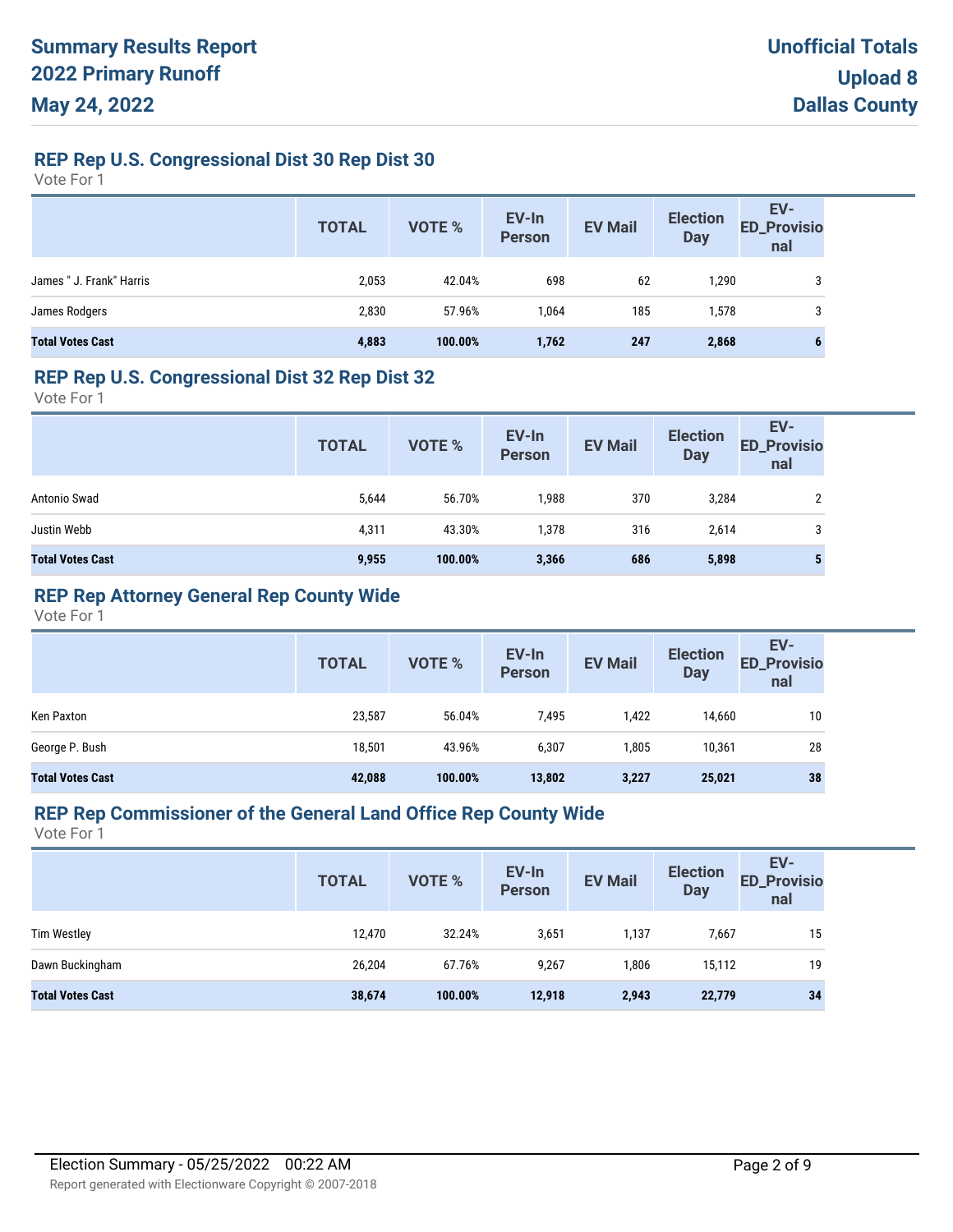## **REP Rep Railroad Commissioner Rep County Wide**

Vote For 1

|                         | <b>TOTAL</b> | VOTE %  | EV-In<br>Person | <b>EV Mail</b> | <b>Election</b><br><b>Day</b> | EV-<br>ED_Provisio<br>nal |
|-------------------------|--------------|---------|-----------------|----------------|-------------------------------|---------------------------|
| Wayne Christian         | 21,805       | 54.76%  | 7,118           | 1,975          | 12,702                        | 10                        |
| Sarah Stogner           | 18,016       | 45.24%  | 6,110           | 1,015          | 10,866                        | 25                        |
| <b>Total Votes Cast</b> | 39,821       | 100.00% | 13,228          | 2,990          | 23,568                        | 35                        |

#### **REP Rep Member, State Board of Education, Dist 13 Rep District 13**

Vote For 1

|                         | <b>TOTAL</b> | <b>VOTE %</b> | EV-In<br>Person | <b>EV Mail</b> | <b>Election</b><br><b>Day</b> | EV-<br><b>ED_Provisio</b><br>nal |
|-------------------------|--------------|---------------|-----------------|----------------|-------------------------------|----------------------------------|
| Kathryn Monette         | 6,035        | 67.58%        | 2,126           | 303            | 3,602                         | 4                                |
| A. Denise Russell       | 2,895        | 32.42%        | 1,032           | 141            | 1,720                         |                                  |
| <b>Total Votes Cast</b> | 8,930        | 100.00%       | 3,158           | 444            | 5,322                         | b                                |

#### **REP Precinct Chair, Precinct 2099 Precinct 2099**

Vote For 1

|                         | <b>TOTAL</b> | VOTE %  | EV-In<br>Person | <b>EV Mail</b>       | <b>Election</b><br>Day | EV-<br>ED_Provisio<br>nal |
|-------------------------|--------------|---------|-----------------|----------------------|------------------------|---------------------------|
| <b>Bo Richardson</b>    | 54           | 70.13%  | 25              | $\mathbf{2}^{\circ}$ | 26                     |                           |
| Rudy Oeftering          | 23           | 29.87%  |                 |                      | 13                     |                           |
| <b>Total Votes Cast</b> | 77           | 100.00% | 32              | 4                    | 39                     |                           |

#### **REP Precinct Chair, Precinct 3304 Precinct 3304**

|                         | <b>TOTAL</b> | <b>VOTE %</b> | EV-In<br>Person | <b>EV Mail</b> | <b>Election</b><br>Day | EV-<br><b>ED_Provisio</b><br>nal |
|-------------------------|--------------|---------------|-----------------|----------------|------------------------|----------------------------------|
| Laura Richter           | 41           | 59.42%        | 17              |                | 23                     | 0                                |
| Mary Sue McCarty        | 28           | 40.58%        | 9               | 2              | 17                     | 0                                |
| <b>Total Votes Cast</b> | 69           | 100.00%       | 26              | 3              | 40                     | o                                |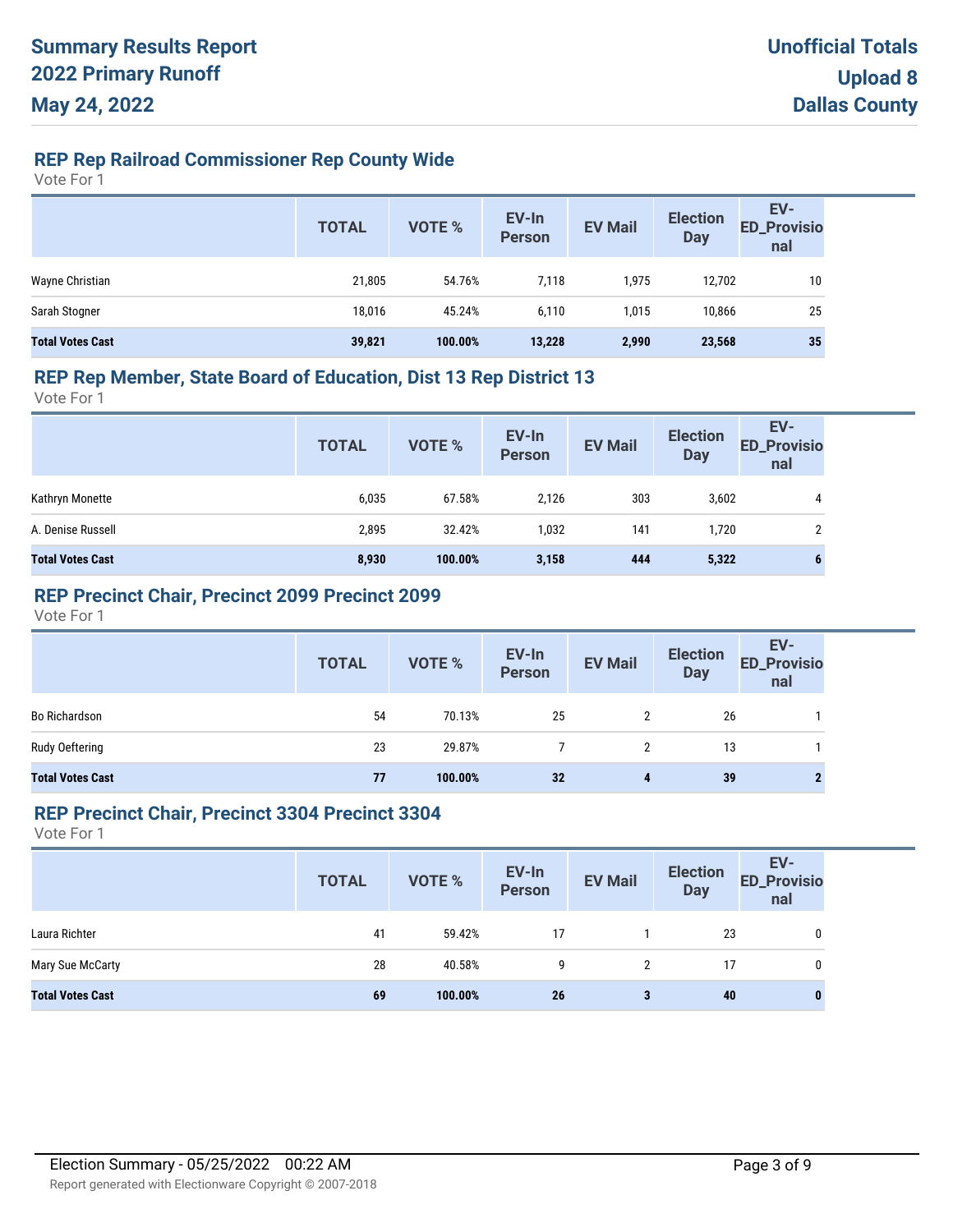## **DEM Dem U.S. Congressional Dist 24 Dem Dist 24**

Vote For 1

|                         | <b>TOTAL</b> | <b>VOTE %</b> | EV-In<br>Person | <b>EV Mail</b> | <b>Election</b><br><b>Day</b> | EV-<br><b>ED_Provisio</b><br>nal |
|-------------------------|--------------|---------------|-----------------|----------------|-------------------------------|----------------------------------|
| Derrik T Gay            | 4,201        | 55.64%        | 1,708           | 596            | 1,889                         | 8                                |
| Jan McDowell            | 3,350        | 44.36%        | 1,235           | 459            | 1,651                         | $\mathbf b$                      |
| <b>Total Votes Cast</b> | 7,551        | 100.00%       | 2,943           | 1,055          | 3,540                         | 13                               |

#### **DEM Dem U.S. Congressional Dist 30 Dem Dist 30**

Vote For 1

| 7,025<br>16,636<br>60.42%<br>1,781<br>7,814<br>16<br>Jasmine Crockett<br>939<br>10,897<br>39.58%<br>11<br>4,841<br>5,106<br>27<br>27,533<br>100.00%<br>2,720<br>12,920<br>11,866 | <b>TOTAL</b> | VOTE % | EV-In<br>Person | <b>EV Mail</b> | <b>Election</b><br><b>Day</b> | EV-<br><b>ED_Provisio</b><br>nal |
|----------------------------------------------------------------------------------------------------------------------------------------------------------------------------------|--------------|--------|-----------------|----------------|-------------------------------|----------------------------------|
| Jane Hope Hamilton<br><b>Total Votes Cast</b>                                                                                                                                    |              |        |                 |                |                               |                                  |
|                                                                                                                                                                                  |              |        |                 |                |                               |                                  |
|                                                                                                                                                                                  |              |        |                 |                |                               |                                  |

## **DEM Dem Lieutenant Governor Dem County Wide**

Vote For 1

|                         | <b>TOTAL</b> | VOTE %  | EV-In<br><b>Person</b> | <b>EV Mail</b> | <b>Election</b><br><b>Day</b> | EV-<br><b>ED_Provisio</b><br>nal |
|-------------------------|--------------|---------|------------------------|----------------|-------------------------------|----------------------------------|
| Michelle Beckley        | 27,136       | 44.36%  | 10,278                 | 2,973          | 13,858                        | 27                               |
| Mike Collier            | 34,042       | 55.64%  | 14.416                 | 4,079          | 15,503                        | 44                               |
| <b>Total Votes Cast</b> | 61,178       | 100.00% | 24,694                 | 7,052          | 29,361                        | 71                               |

## **DEM Dem Attorney General Dem County Wide**

|                         | <b>TOTAL</b> | <b>VOTE %</b> | EV-In<br>Person | <b>EV Mail</b> | <b>Election</b><br><b>Day</b> | EV-<br><b>ED_Provisio</b><br>nal |
|-------------------------|--------------|---------------|-----------------|----------------|-------------------------------|----------------------------------|
| Joe Jaworski            | 24,773       | 40.47%        | 9,970           | 3,776          | 10,995                        | 32                               |
| Rochelle Mercedes Garza | 36,436       | 59.53%        | 14,735          | 3,312          | 18,349                        | 40                               |
| <b>Total Votes Cast</b> | 61,209       | 100.00%       | 24,705          | 7,088          | 29,344                        | 72                               |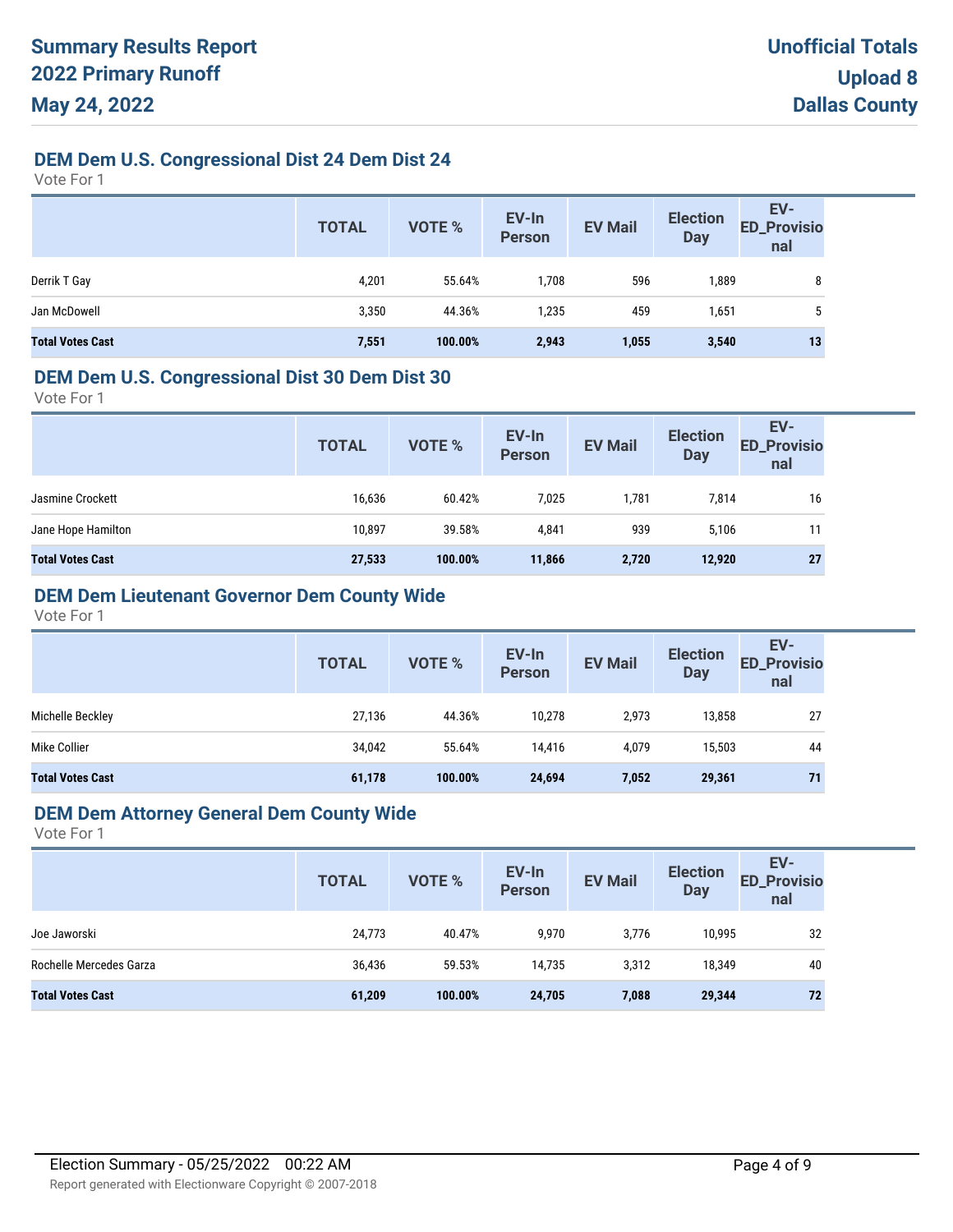## **DEM Dem Comptroller of Public Accounts Dem County Wide**

Vote For 1

|                         | <b>TOTAL</b> | VOTE %  | EV-In<br>Person | <b>EV Mail</b> | <b>Election</b><br><b>Day</b> | EV-<br>ED_Provisio<br>nal |
|-------------------------|--------------|---------|-----------------|----------------|-------------------------------|---------------------------|
| Angel Luis Vega         | 21,753       | 36.58%  | 8,668           | 2,211          | 10,852                        | 22                        |
| Janet T. Dudding        | 37,719       | 63.42%  | 15.461          | 4.626          | 17.586                        | 46                        |
| <b>Total Votes Cast</b> | 59,472       | 100.00% | 24,129          | 6,837          | 28,438                        | 68                        |

### **DEM Dem Commissioner of the General Land Office Dem County Wide**

Vote For 1

| <b>TOTAL</b> | VOTE %  | <b>Person</b> | <b>EV Mail</b> | <b>Day</b> | EV-<br><b>ED_Provisio</b><br>nal |
|--------------|---------|---------------|----------------|------------|----------------------------------|
| 23,377       | 38.74%  | 8,300         | 2,524          | 12,536     | 17                               |
| 36,961       | 61.26%  | 16,148        | 4,437          | 16,322     | 54                               |
| 60,338       | 100.00% | 24,448        | 6,961          | 28,858     | 71                               |
|              |         |               |                | EV-In      | <b>Election</b>                  |

### **DEM Dem State Rep, Dist 100 Dem District 100**

Vote For 1

|                         | <b>TOTAL</b> | <b>VOTE %</b> | EV-In<br><b>Person</b> | <b>EV Mail</b> | <b>Election</b><br><b>Day</b> | EV-<br><b>ED_Provisio</b><br>nal |
|-------------------------|--------------|---------------|------------------------|----------------|-------------------------------|----------------------------------|
| Sandra Crenshaw         | 1,453        | 31.73%        | 516                    | 163            | 773                           |                                  |
| Venton C Jones          | 3,126        | 68.27%        | 1,367                  | 249            | 1,503                         |                                  |
| <b>Total Votes Cast</b> | 4,579        | 100.00%       | 1,883                  | 412            | 2,276                         | 8                                |

## **DEM Dem State Rep, Dist 114 Dem District 114**

|                         | <b>TOTAL</b> | VOTE %  | EV-In<br>Person | <b>EV Mail</b> | <b>Election</b><br><b>Day</b> | EV-<br><b>ED_Provisio</b><br>nal |
|-------------------------|--------------|---------|-----------------|----------------|-------------------------------|----------------------------------|
| Alexandra Guio          | 2,871        | 42.69%  | 1,048           | 175            | 1,646                         |                                  |
| John Bryant             | 3,854        | 57.31%  | 1,657           | 376            | 1,810                         | 11                               |
| <b>Total Votes Cast</b> | 6,725        | 100.00% | 2,705           | 551            | 3,456                         | 13                               |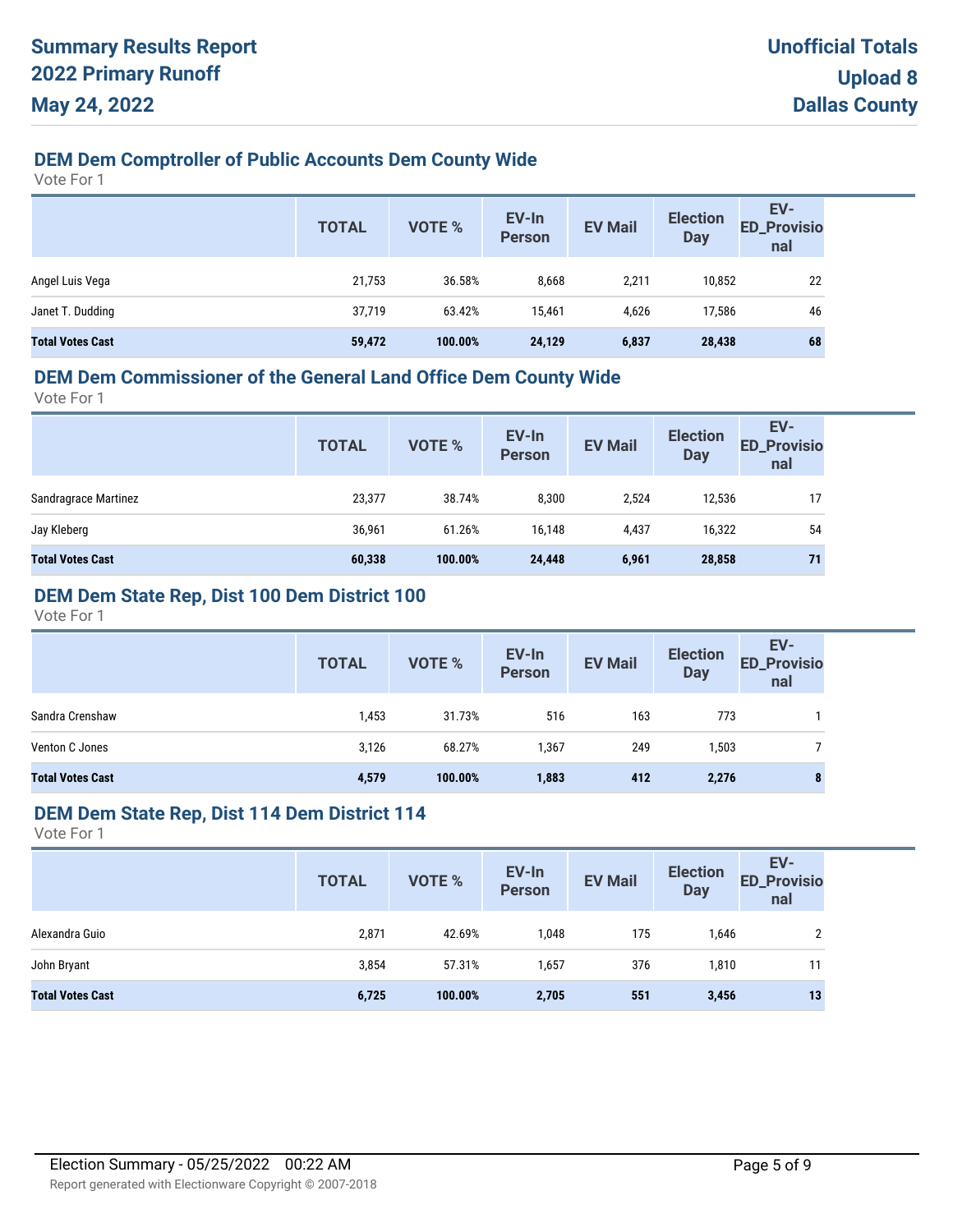## **DEM Dem Judge County Criminal Court No. 10 Dem County Wide**

Vote For 1

|                         | <b>TOTAL</b> | VOTE %  | EV-In<br>Person | <b>EV Mail</b> | <b>Election</b><br><b>Day</b> | EV-<br><b>ED_Provisio</b><br>nal |
|-------------------------|--------------|---------|-----------------|----------------|-------------------------------|----------------------------------|
| Etta J. Mullin          | 24,428       | 41.42%  | 10,054          | 2,878          | 11,477                        | 19                               |
| Monique J. Bracey Huff  | 34,543       | 58.58%  | 13,934          | 3,948          | 16,612                        | 49                               |
| <b>Total Votes Cast</b> | 58,971       | 100.00% | 23,988          | 6,826          | 28,089                        | 68                               |

#### **DEM Dem County Clerk Dem County Wide**

Vote For 1

|                         | <b>TOTAL</b> | <b>VOTE %</b> | EV-In<br><b>Person</b> | <b>EV Mail</b> | <b>Election</b><br><b>Day</b> | EV-<br><b>ED_Provisio</b><br>nal |
|-------------------------|--------------|---------------|------------------------|----------------|-------------------------------|----------------------------------|
| Ann Cruz                | 24,505       | 41.04%        | 9,124                  | 2,404          | 12,958                        | 19                               |
| John F. Warren          | 35,208       | 58.96%        | 15.181                 | 4,347          | 15,628                        | 52                               |
| <b>Total Votes Cast</b> | 59,713       | 100.00%       | 24,305                 | 6,751          | 28,586                        | 71                               |

#### **DEM Dem County Commissioner, Precinct No. 2 Dem Comm Dist 2**

Vote For 1

|                         | <b>TOTAL</b> | <b>VOTE %</b> | EV-In<br><b>Person</b> | <b>EV Mail</b> | <b>Election</b><br><b>Day</b> | EV-<br><b>ED_Provisio</b><br>nal |
|-------------------------|--------------|---------------|------------------------|----------------|-------------------------------|----------------------------------|
| Andrew Sommerman        | 9,890        | 63.47%        | 4,185                  | 1,318          | 4,362                         | 25                               |
| Michelle Ocker          | 5,693        | 36.53%        | 1,783                  | 651            | 3,250                         | 9                                |
| <b>Total Votes Cast</b> | 15,583       | 100.00%       | 5,968                  | 1,969          | 7,612                         | 34                               |

#### **DEM Dem Justice of the Peace, Precinct No. 2, Place 1 Dem District 2**

|                         | <b>TOTAL</b> | <b>VOTE %</b> | EV-In<br><b>Person</b> | <b>EV Mail</b> | <b>Election</b><br><b>Day</b> | EV-<br><b>ED_Provisio</b><br>nal |
|-------------------------|--------------|---------------|------------------------|----------------|-------------------------------|----------------------------------|
| Atalia Garcia Williams  | 3,732        | 49.42%        | 1,442                  | 399            | 1,887                         | 4                                |
| Margaret O'Brien        | 3,819        | 50.58%        | 1,568                  | 664            | 1,585                         |                                  |
| <b>Total Votes Cast</b> | 7,551        | 100.00%       | 3,010                  | 1,063          | 3,472                         |                                  |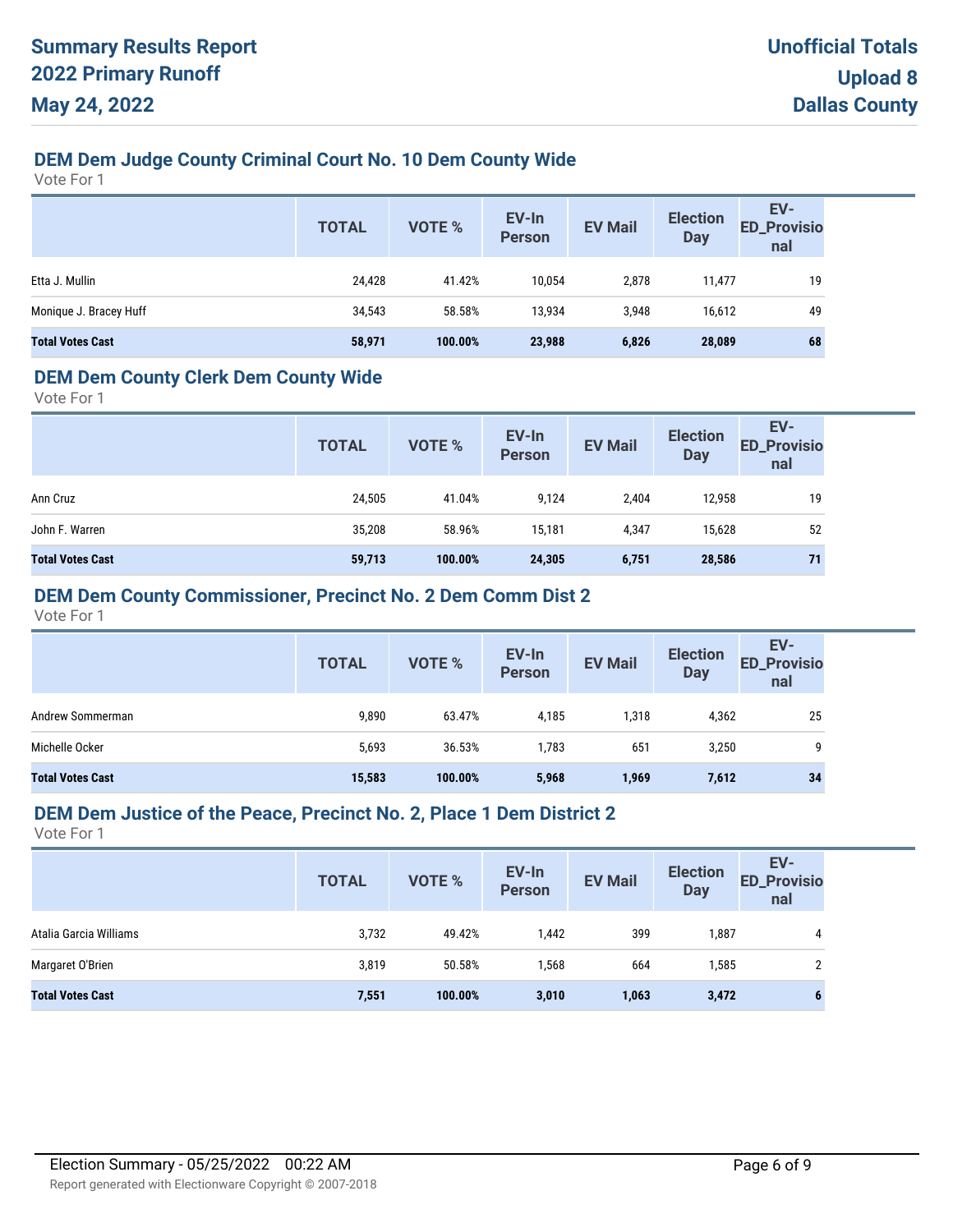## **DEM Dem Justice of the Peace, Precinct No. 5, Place 2 Dem District 5**

Vote For 1

|                         | <b>TOTAL</b> | <b>VOTE %</b> | EV-In<br>Person | <b>EV Mail</b> | <b>Election</b><br><b>Day</b> | EV-<br><b>ED_Provisio</b><br>nal |
|-------------------------|--------------|---------------|-----------------|----------------|-------------------------------|----------------------------------|
| Juan Jasso              | 6,728        | 61.53%        | 2,692           | 713            | 3,304                         | 19                               |
| Desmond "Dez" Cooks     | 4,206        | 38.47%        | 1,635           | 393            | 2,171                         |                                  |
| <b>Total Votes Cast</b> | 10,934       | 100.00%       | 4,327           | 1,106          | 5,475                         | 26                               |

#### **DEM Precinct Chair, Precinct 1052 Precinct 1052**

Vote For 1

|                         | <b>TOTAL</b> | VOTE %  | EV-In<br>Person | <b>EV Mail</b> | <b>Election</b><br><b>Day</b> | EV-<br>ED_Provisio<br>nal |
|-------------------------|--------------|---------|-----------------|----------------|-------------------------------|---------------------------|
| Joanna "Joey" Cade      | 185          | 58.73%  | 110             | 3              | 72                            | 0                         |
| Jan Bridges             | 130          | 41.27%  | 60              | 14             | 56                            | 0                         |
| <b>Total Votes Cast</b> | 315          | 100.00% | 170             | 17             | 128                           | $\bf{0}$                  |

#### **DEM Precinct Chair, Precinct 1059 Precinct 1059**

Vote For 1

|                         | <b>TOTAL</b> | VOTE %  | EV-In<br>Person | <b>EV Mail</b> | <b>Election</b><br><b>Day</b> | EV-<br>ED_Provisio<br>nal |
|-------------------------|--------------|---------|-----------------|----------------|-------------------------------|---------------------------|
| Erica Cole              | 45           | 22.06%  | 19              | b              | 20                            | 0                         |
| Angela Kutac            | 159          | 77.94%  | 91              | 13             | 55                            | 0                         |
| <b>Total Votes Cast</b> | 204          | 100.00% | 110             | 19             | 75                            | 0                         |

#### **DEM Precinct Chair, Precinct 1084 Precinct 1084**

|                         | <b>TOTAL</b> | <b>VOTE %</b> | EV-In<br>Person | <b>EV Mail</b> | <b>Election</b><br>Day | EV-<br><b>ED_Provisio</b><br>nal |
|-------------------------|--------------|---------------|-----------------|----------------|------------------------|----------------------------------|
| <b>Tracy Dotie Hill</b> | 242          | 57.08%        | 132             | 18             | 92                     | 0                                |
| Adam Bazaldua           | 182          | 42.92%        | 90              | 11             | 81                     | 0                                |
| <b>Total Votes Cast</b> | 424          | 100.00%       | 222             | 29             | 173                    | 0                                |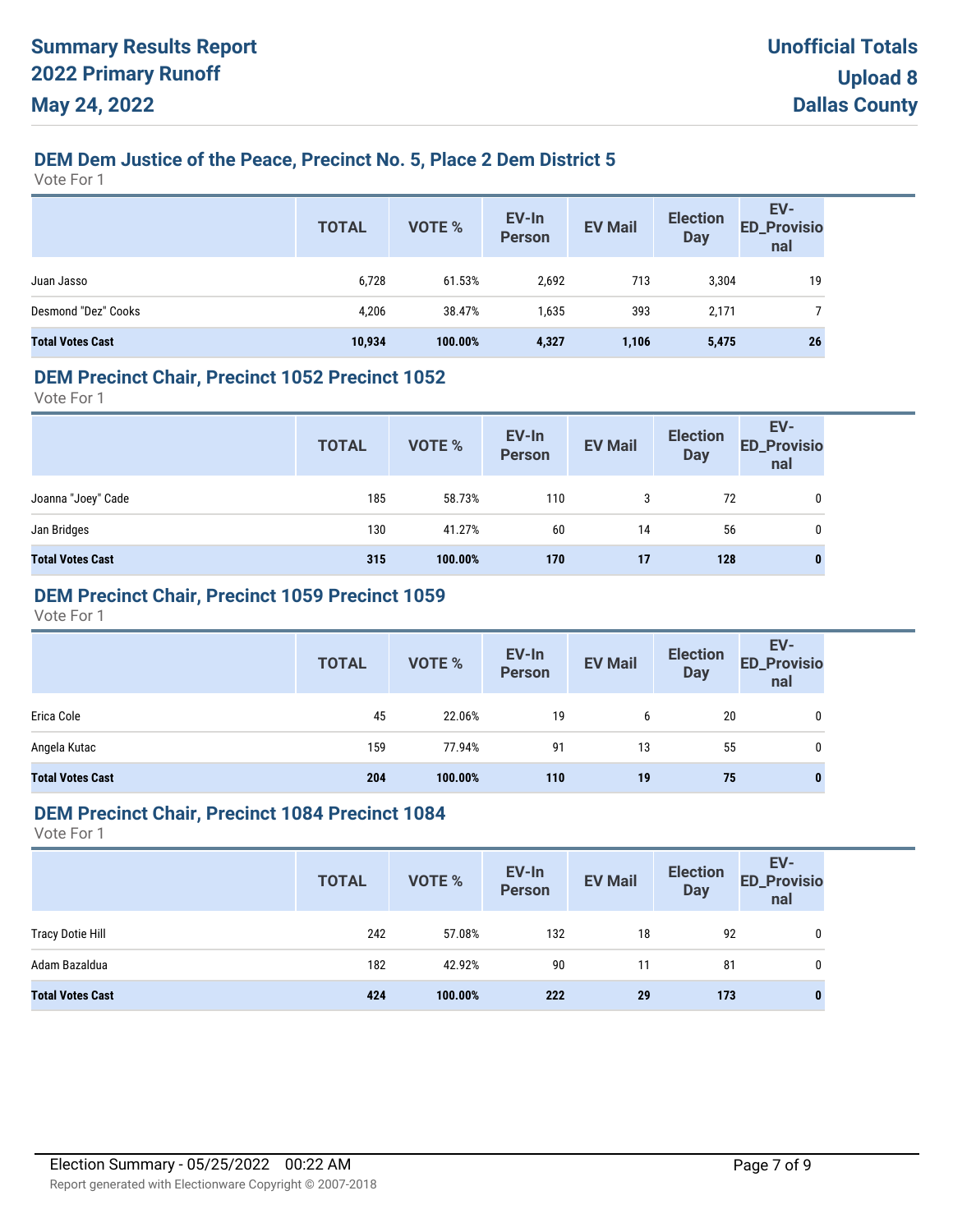#### **DEM Precinct Chair, Precinct 2046 Precinct 2046**

Vote For 1

|                         | <b>TOTAL</b> | VOTE %  | EV-In<br>Person | <b>EV Mail</b> | <b>Election</b><br><b>Day</b> | EV-<br>ED_Provisio<br>nal |
|-------------------------|--------------|---------|-----------------|----------------|-------------------------------|---------------------------|
| <b>Colleen Martin</b>   | 66           | 72.53%  | 22              | 12             | 32                            | 0                         |
| Deron Valjean Patterson | 25           | 27.47%  | 12              | 4              | 9                             | 0                         |
| <b>Total Votes Cast</b> | 91           | 100.00% | 34              | 16             | 41                            | $\bf{0}$                  |

#### **DEM Precinct Chair, Precinct 3045 Precinct 3045**

Vote For 1

|                         | <b>TOTAL</b> | VOTE %  | EV-In<br>Person | <b>EV Mail</b> | <b>Election</b><br><b>Day</b> | EV-<br><b>ED_Provisio</b><br>nal |
|-------------------------|--------------|---------|-----------------|----------------|-------------------------------|----------------------------------|
| Shalondria Galimore     | 39           | 69.64%  |                 | 3              | 29                            | 0                                |
| Temeckia Redd Derrough  | 17           | 30.36%  |                 | 0              | 10                            | 0                                |
| <b>Total Votes Cast</b> | 56           | 100.00% | 14              | 3              | 39                            | $\bf{0}$                         |

### **DEM Precinct Chair, Precinct 3070 Precinct 3070**

Vote For 1

|                         | <b>TOTAL</b> | VOTE %  | EV-In<br>Person | <b>EV Mail</b> | <b>Election</b><br><b>Day</b> | EV-<br>ED_Provisio<br>nal |
|-------------------------|--------------|---------|-----------------|----------------|-------------------------------|---------------------------|
| Subrina Lynn Brenham    | 171          | 80.28%  | 80              | 13             | 78                            |                           |
| Roxie Olds Pride        | 42           | 19.72%  | 10              | 11             | 21                            | 0                         |
| <b>Total Votes Cast</b> | 213          | 100.00% | 90              | 24             | 99                            |                           |

#### **DEM Precinct Chair, Precinct 4063 Precinct 4063**

|                         | <b>TOTAL</b> | <b>VOTE %</b> | EV-In<br>Person | <b>EV Mail</b> | <b>Election</b><br><b>Day</b> | EV-<br><b>ED_Provisio</b><br>nal |
|-------------------------|--------------|---------------|-----------------|----------------|-------------------------------|----------------------------------|
| Yolanda R. Alameda      | 109          | 79.56%        | 31              | 10             | 67                            |                                  |
| Philip Hiatt Haigh      | 28           | 20.44%        | 8               |                | 19                            | 0                                |
| <b>Total Votes Cast</b> | 137          | 100.00%       | 39              | 11             | 86                            |                                  |